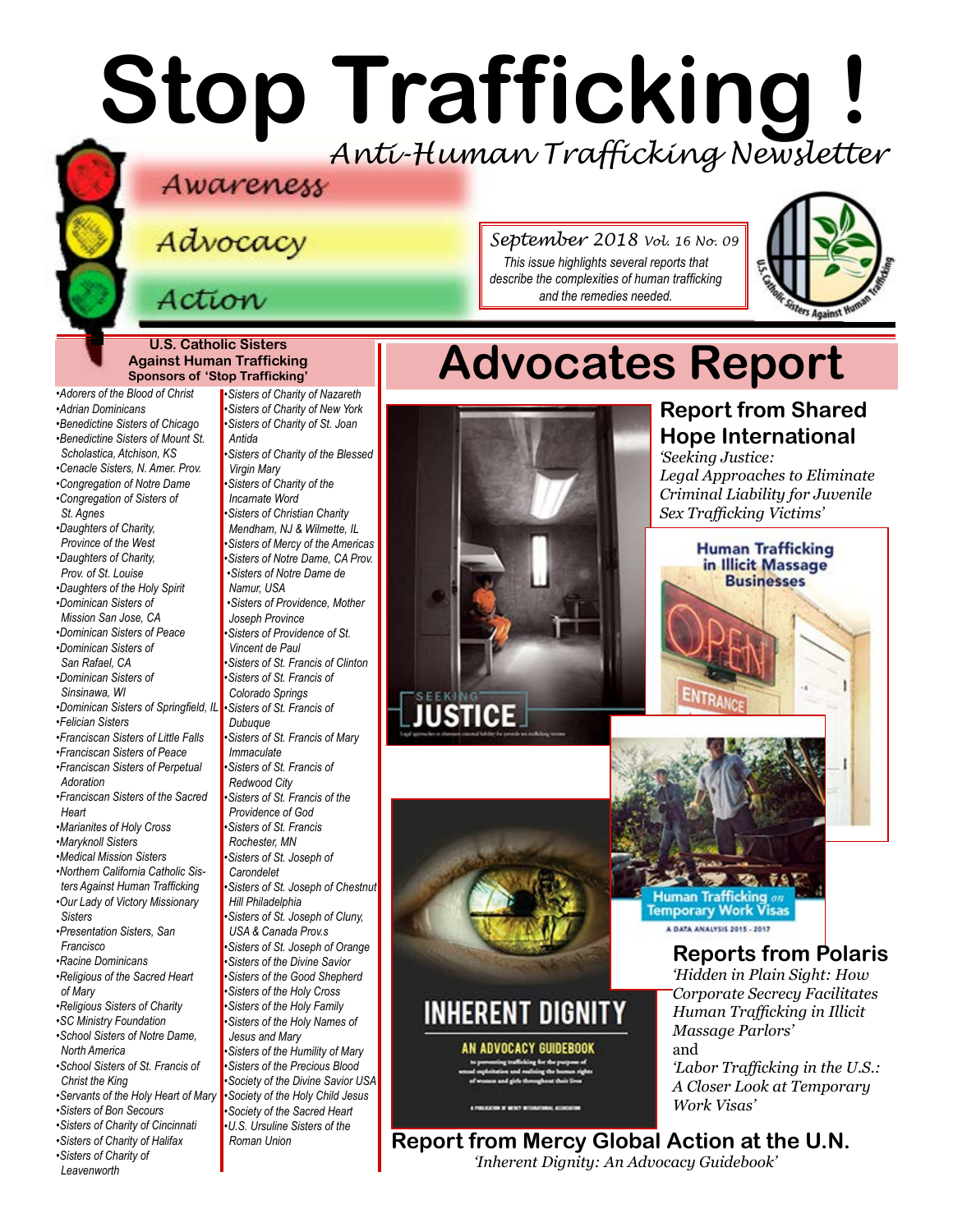### Awareness

### 2 **Exploitation: A Theme through Life**

"I am Cathy. I was born in the Philippines 20 years ago. I lived with my paternal grandmother as a young child. I was told that my mother had been a prostitute and had met my father in a bar. She became pregnant with twin girls and we were adopted out to separate places. Luckily for me I was adopted in the local area so I was able to be reunited with my grandmother and father. I heard years later that my twin sister had died.

"I met my mother only once before she died. I was 10 at that time and she was selling vegetables in the market and a neighbor pointed her out to me. My father was worried that my mother would make my life a mess if we stayed together and so I stayed living with my Lola [grandmother].

"When I was 13 I attended my mother's funeral. I was told that she was pregnant at the time and had been beaten up by her live-in partner. She had many bruises all over her body. It was very scary to see her that way. I was not really distressed at the actual time of her death because I did not really know her. However, I regretted that I did not have much time to be with her. Although I was loved by my grandmother, it is not the same as the love of a mother that I really wanted. If I could turn back time, I would love to have my mother, even for one month, so that I could feel her love.

"I attended school up until my second year of high school. My grandmother was the one who bore the cost of my schooling, though sometimes my father would give her money. My

aunties really resented me because of the care my grandmother gave me. They were cruel to me and teased me and told me I was going to end up a prostitute like my mother. This made me sad, but I loved school and I was especially proud when I won 'Miss Filipina' in my school. My aunties didn't believe that I could do it, but I joined the parade and I won because of a poem I wrote. I couldn't imagine that I would ever win. It was a very happy moment for me.

"When I was a teenager, I left school because I had told my grandma that I would help earn money. I started work as a waitress. It was during this time that I had an affair with a married man. His wife was out to get me so I needed to leave that place. An acquaintance of mine asked me if I wanted to work in Cebu. I told him that it was so far away and that I was only 16, but he arranged for two other friends of mine who were also minors to come to Cebu with me. He told us we would earn good money as waitresses, but when we arrived in Cebu we were transported in a van to a club.

"When we entered the club it was big and dark, but I knew it was a club because there were lights flickering and plenty of girls with heavy make-up. I was nervous at that moment because I knew that this is what they wanted me to do also. I didn't feel good about it. I had to wear heavy makeup and put on shorts which were very transparent, my underwear could be seen, and I also had to wear boots. We were given numbers to wear so that we could be

identified by the customers. We were called one after the other to dance on the stage. My heart was pumping very fast and I was perspiring and I really didn't know what was happening. For three weeks I was just dancing on the stage and then one night I was told that somebody had *"bar fined"*  me. I did not know what this meant. A more experienced woman explained that a man had bought me. She loaned me her cell phone and told me to call her when I got to the hotel. When I got there I rang her and she told me to take a bath and then to lie down on the bed and so I followed her instructions. Later she texted me and told me if I was done I should take a bath and return to the club.

"I was so ashamed, but I could not escape my situation. I had more customers after that. Some gave me big tips and some guys were nice to me. I was cautious though because some of the more experienced women told me that foreigners were more inclined to beat their customers. I was always on guard. My customers were generally Korean, Japanese and American. I never went with a Filipino because I was too ashamed. I gave all my earnings to the two women who were my managers; this included any tips that were given to me. They said that I had plenty of debts. My debts included payment for living in the apartment, my food, clothing, and make up. I could not escape because there were people who watched what we were doing – we called them *"watchers."*

"I think I was in that bar for two years. A few days before I turned 18 the bar was raided. Our casa, our apartment, was raided early in the morning. We were so shocked because we slept in our bras and undies and when we opened our eyes there were lights from the cameras shining in our eyes. We were told to get dressed. They raided three casas simultaneously. All the casas were operated by the same managers. There were 90 of us, but not all were minors. During the raid I was shocked and afraid. I even hid behind the door because there were

Exploitation *cont. pg. 3*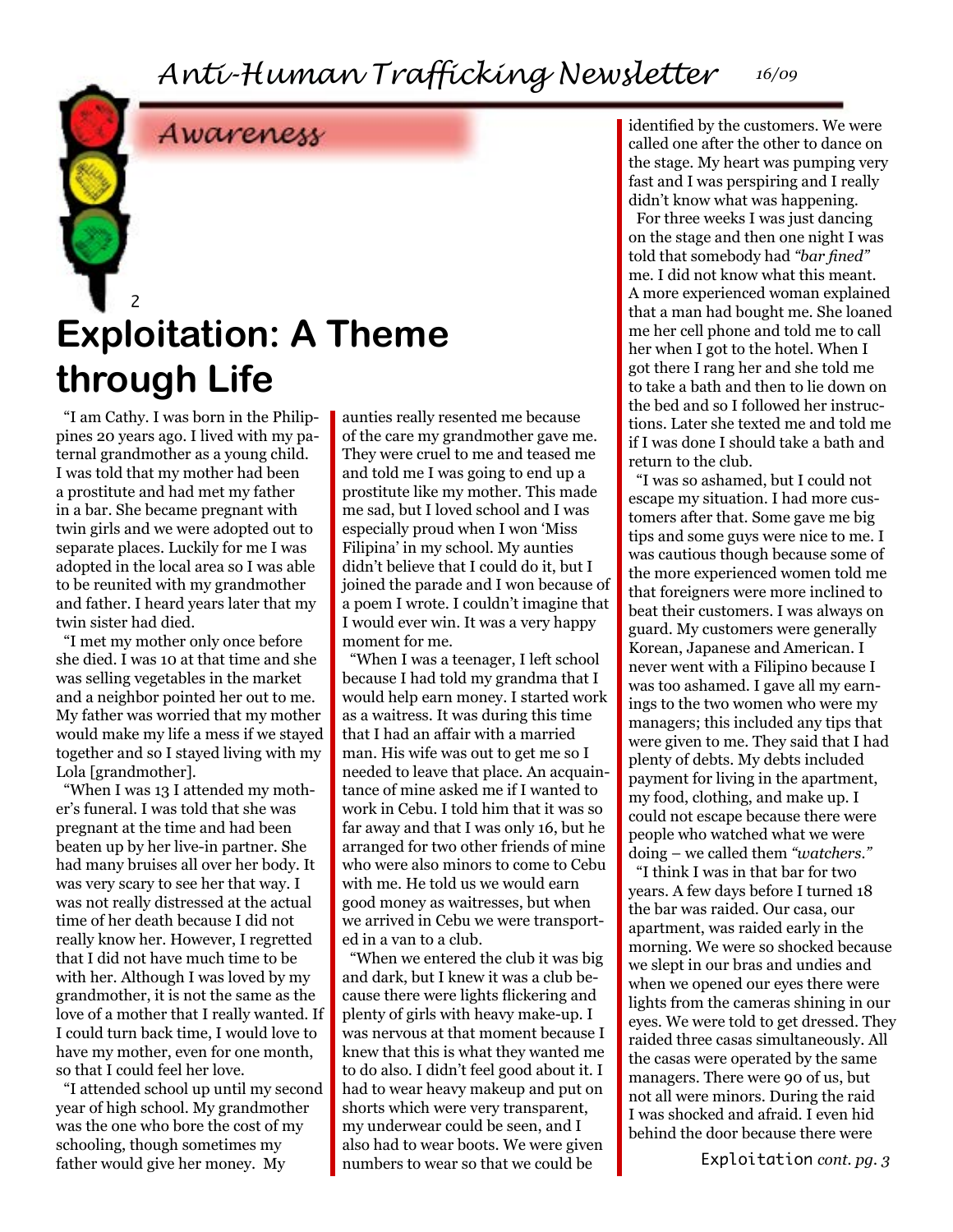#### *16/09*

### Awareness

#### **Exploitation** *cont. from pg. 2*

3

plenty of cameras and we were soon on television and in the news.

"Although I had had problems earlier in life, I did not know that another problem awaited me in Cebu. I pitied myself for what happened to me. I felt that I was alone and nobody would support me, that I would just have this lonely life. I interacted with my co-workers but my own true feelings, I did not share. I did not trust anyone. I did not know if I told them my real feelings, whether they would tell my managers and that could have caused conflict. And I was angry with myself. I wondered how I could let all this happen to me. There were times when I was a victim of trafficking that I just went with the flow, like I just accepted it. But I still had hopes and I fought for my future. No one can treat me like a dog. I had a limit to what could be done." (*Inherent Dignity*, pgs. 27-28)

### **'Inherent Dignity: An Advocacy Guidebook'**

The *'Inherent Dignity Guidebook'*  highlights the human rights violations and violence that women and girls experience related to human trafficking for the purpose of sexual exploitation. Recognized as both a national and international problem, human trafficking is not only a violation of human dignity, but a crime in which traffickers often escape with impunity.



The *Guide* challenges the dominant narrative that trafficking is a single isolated event. While this may be the case in some instances, for the most

*'Inherent Dignity'* examines the relationship between life context and experience and the resulting vulnerability that leads to exploitation. To counter exploitation social systems must address underlying causes of vulnerability and enact remedies, especially for women and children.

*Human Rights and a Woman's Experience Prior to Being Trafficked* • The Right of Children to Special Protection

- The Right to be Free from Sexual Exploitation, Abduction, Sale and Trafficking
- The Right to Education
- The Right to an Adequate Standard of Living
- The Right to be Free from Violence
- The Right to be Free from Discrimination
- *Human Rights and a Woman's Experience During Trafficking Exploitation*
- The Right to Liberty and Security; The Right to Freedom of Movement
- The Right to Free Choice of Employment;
- The Right to Freedom from Slavery and Forced Labor
- The Right to Just and Favorable Conditions of Work and Fair Remuneration
- The Right to Participation
- The Rights to Reparation, Protection, and Assistance

part marginalization, discrimination, and gendered violence are common preconditions for vulnerability to trafficking. Therefore, trafficking actually occurs as a result of a process of systemic victimization over the life course. Violations of human rights often occur prior to the experience of trafficking and render women and girls more vulnerable to exploitation. In preventing human trafficking it is critical to address these early life conditions. Therefore States must also take responsibility for ensuring the realization of human rights over the life course, enabling women and girls to flourish and develop to their full potential.

Key to any trafficking preventative response is the need to consult with and listen to the experiences of formerly trafficked women. These women have the expertise and experience that no theoretical analysis can provide. Addressing trafficking as a violation of human rights not only requires prosecution of criminals and protection of human rights, but also demands responses that respect and recognize that survivors have an essential and active role to play in the work of prevention.

#### *(Study Cathy's account of her life in the context of the human rights owed her. Exploitation on pages 2-3.)*

The Guide seeks to assist advocates and local actors to incorporate a robust human rights-based approach in their work to prevent and end human trafficking. It is a work in progress and further developments and contributions to this work are always encouraged. Ultimately, the goals of this publication are to empower rights-holders, help shape policy, and ensure government accountability.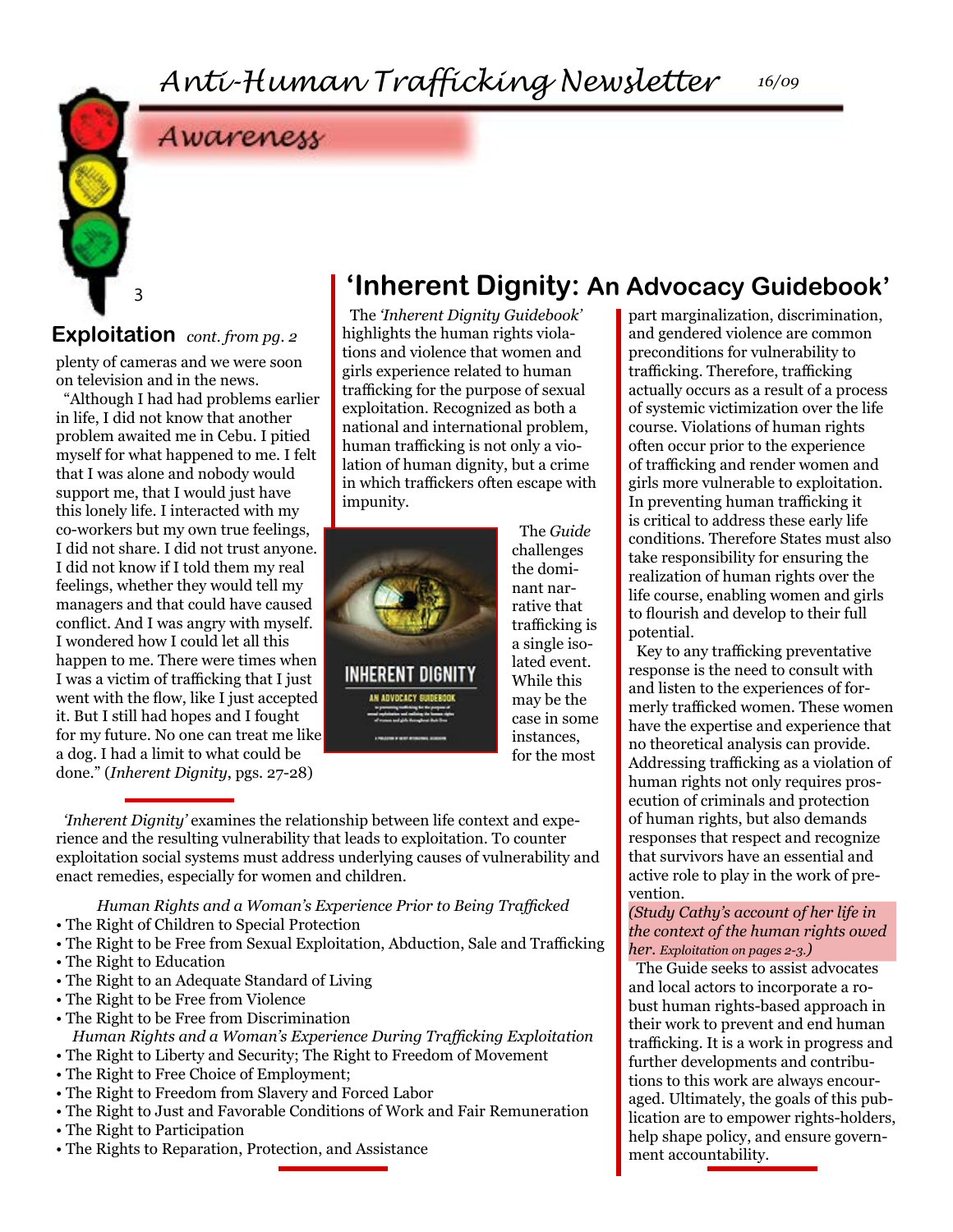### Awareness

### **San Francisco Spa Obscures Ownership**

4

Shell companies are intended to make it difficult to discover true business ownership. One spa in San Francisco, CA, provides a good example of how confusing a purposely obscured business organization can be.

The phone number and address for the spa, listed on the massage parlor review site *RubMaps*, also belong to a business bearing an individual's name. That business is classified under the *Standard Industrial Classification: Religious Organizations.* The spa's phone number is also connected to another business in LA with a name advertising sexual products, classified under *Miscellaneous Retail Stores*, as well at a residential address in LA.

While there is no listed point of contact for the shell company, the address and phone number are that of the original advertised illicit massage business. The business name is also an alias for the name of the owner of the illicit massage business listed on *RubMaps*. Having a shell company registered at the same address as an illicit massage business facilitates the movement of illicitly gained funds, and allows the spa to keep its reported annual income under a figure that would raise red flags. Additionally, any income the shell company earns that exceeds the reported annual income can be passed off as donations and, because the spa is registered under *Religious Organizations*, the business owners can qualify for different tax breaks that normal small businesses do not receive.



### **Illicit Massage Businesses**

Commonly known as *"massage parlors,"* these businesses have been ubiquitous in the American landscape for decades. Today, new research finds an estimated 9,000-plus of these businesses are operating in every state in the country, with annual earnings totaling nearly \$2.5 billion across the industry. These businesses dot the sides of highways and are tucked into suburban strip malls between fast food restaurants and dollar stores and behind darkened windows in storefronts in some of America's biggest cities.

There may be women who choose to sell sex either along with or under the guise of massage therapy, but evidence suggests that behind these bland facades, many of the thousands of women engaging in commercial sex in illicit massage parlors are victims of human trafficking. And, thanks to corporate secrecy, their traffickers cannot be traced.

Victims of massage parlor trafficking are frequently mothers in their mid-30s to late-50s, who recently arrived from China or South Korea. They carry debts or are otherwise under extreme financial pressure. They speak little or no English and have no more than a high school education.

Force is rarely an element of massage parlor trafficking. Instead, victims are

controlled by traffickers through a complex mixture of cultural manipulation, fraud, and coercion. Key among these are telling the women that the police are in the *'pockets'* of the traffickers and will simply arrest them, or that the rest of society views these women as worthless, so they have no real options but to stay at the massage parlors and do what the traffickers say.

What is unique about this form of trafficking is that massage parlor traffickers actually go through the process of registering their businesses as if they were legitimate.

The *Polaris Report* makes several recommendations to correct this.

#### **Recommendations**

Requiring transparency around business ownership for law enforcement purposes is key to ending traffickers' ability to hide their networks and cash flow.

Both state and federal laws should:

- Require businesses to register official operators and primary owners (aka as the beneficial owner, partner, etc.), all of whom should be required to provide a valid phone number and address and a unique identifying number from a non-expired U.S. passport, a non-expired U.S. state identification card or driver's license, or a non-expired passport issued by a foreign government.
- Require that covered entities file annual reports of beneficial owners and provide updates to the government within 60 days of any change in the name or other information previously disclosed about a beneficial owner or in the list of people who are beneficial owners.
- Provide state, local and federal law enforcement with direct access to this information.
- Impose criminal and civil liability for failure to report beneficial ownership information.
- Hold the official operator listed on all registration records legally liable for the business, unless it can be confirmed that the listed operator is a victim, who was compelled to list herself as an operator.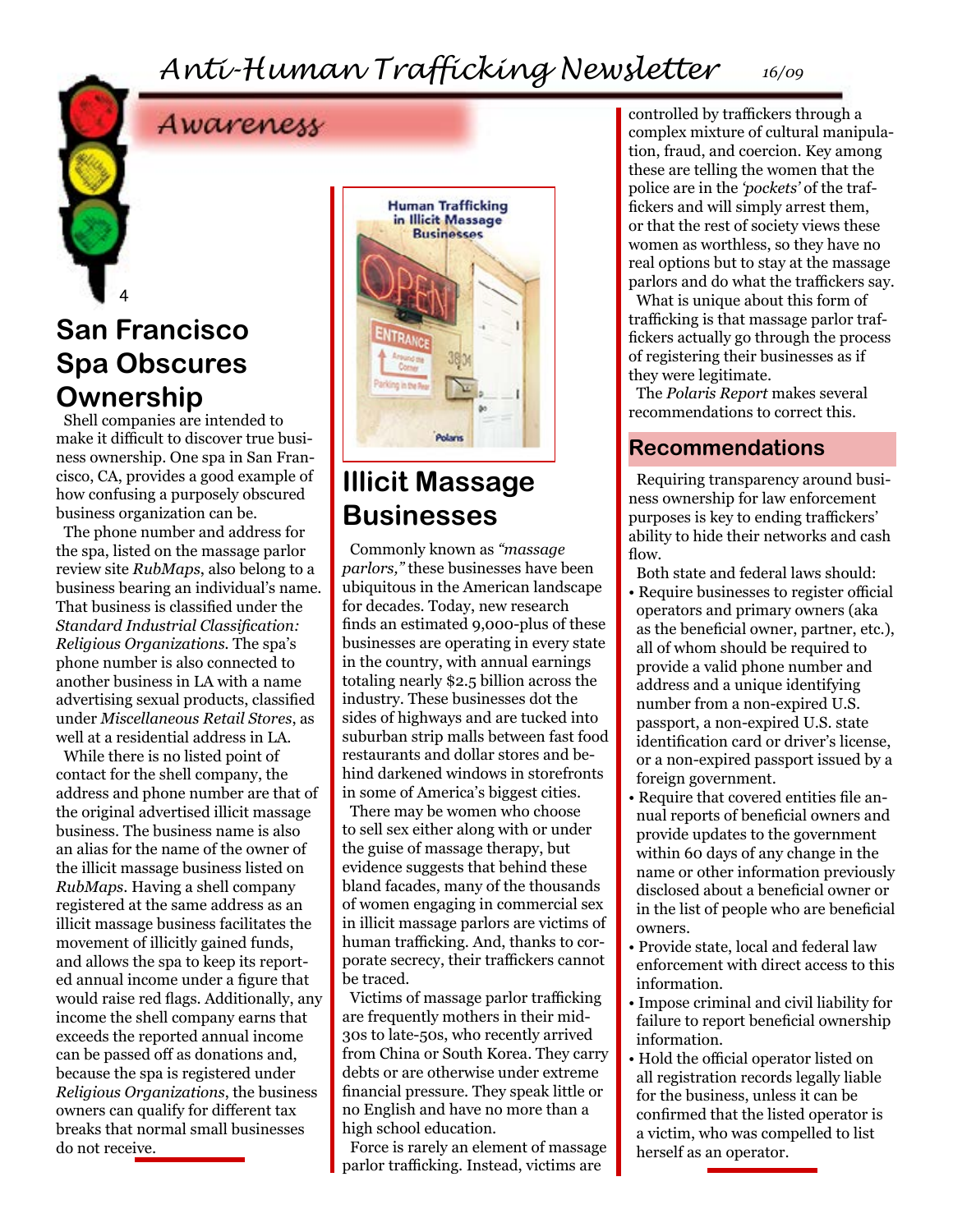### Awareness

### **Legal, Yet Trafficked**

5

Ronny Marty had every reason to believe the job he was headed to in the United States was legitimate. Everything was very public. His temporary H2-B work visa appeared to be handled through official embassy channels. In total, he paid recruiters around \$4,000 for organizing and paperwork, plus the plane ticket to get him from his home country, the Dominican Republic, to his job in housekeeping at a Kansas City hotel. While that seems like a great deal of money, it made sense as an investment, based on what he was promised he would earn in his nine months as a legal guest worker in the United States.

It all fell apart almost immediately. First, he noticed that his visa was only valid for three months – he'd have to pay to re-up it, apparently. Then, when Marty and his co-workers landed, they were told the hotel jobs were not available. Instead, they would be offered work at a factory in Alabama – for less money than they were promised. With little or no money in their pockets, and already in debt for the visas and the opportunity, neither Marty nor his colleagues felt like they had much of a choice.

And so they were crammed into a van with literally no room to move – a ride they were later charged for. Once in Alabama, they were put to work for far less than promised, charged outrageous fees for rent – living on top of one another in substandard apartments and of course, charged for visa extensions. Later, Marty learned the landlord was never even sent the rent. In the end, Marty wound up making approximately \$40 a week. When he



him and his family, and told him he would be immediately arrested and deported if he quit. If that happened, there would be no way for him to pay back the money he spent on recruitment fees and travel.

Marty was one of the lucky ones. After fleeing his traffickers and traveling the country in search of a job he could legally take, he eventually found help getting back on his feet and a visa for survivors of human trafficking. It took even longer to get past the fear – the threats by his trafficker about what would happen to him and his family if he didn't just stay quiet and work. He was subsequently named to the U.S. Advisory Council on Human Trafficking, and today is a strong advocate for victims. (Visa Report, pg. 11)

#### **Temporary U.S. Visa Classifications**

- A-3/G-5 Personal attendants to diplomats and employees of international organizations
- B-1 Business visitors
- F-1 Students
- H-1B Specialty occupations
- H-2A Agricultural workers
- H-2B Temporary non-agricultural workers
- J-1 Participants of cultural and educational exchange programs

The *National Human Trafficking Hotline* identified some 800 individual victims of human trafficking from Jan. 1, 2015 - Dec. 31, 2017 who were here and working under temporary work visas. The majority were men and the greatest number worked in agriculture. The most significant source country was Mexico.

Overall, nearly half of the victims of labor trafficking reported to the Hotline during this period, whose immigration status was identified, were foreign nationals holding legal visas. Even this startling figure does not reflect the full scope of trafficking on these visas, as trafficking overall is a substantially underreported crime.

Clearly, the temporary work visa system is badly broken. The dysfunction is due in part to the patchwork nature of regulation and a lack of transparency and accountability. These gaps between systems are where human traffickers operate most effectively.

Closing the gaps alone will not protect temporary workers because one of the most powerful weapons traffickers use to control victims is the threat of deportation. The vast majority of these temporary visas are *"tied,"* to the employer. If the worker leaves the job, he or she can immediately be deported.

Despite a ban on charging workers for participating in the visa program, workers often are asked to pay entry fees to attend job fairs and to fund their own travel to the U.S. Many borrowed a great deal of money to cover these costs. Once here, there is no option but to stay and do what is necessary to pay off their debt.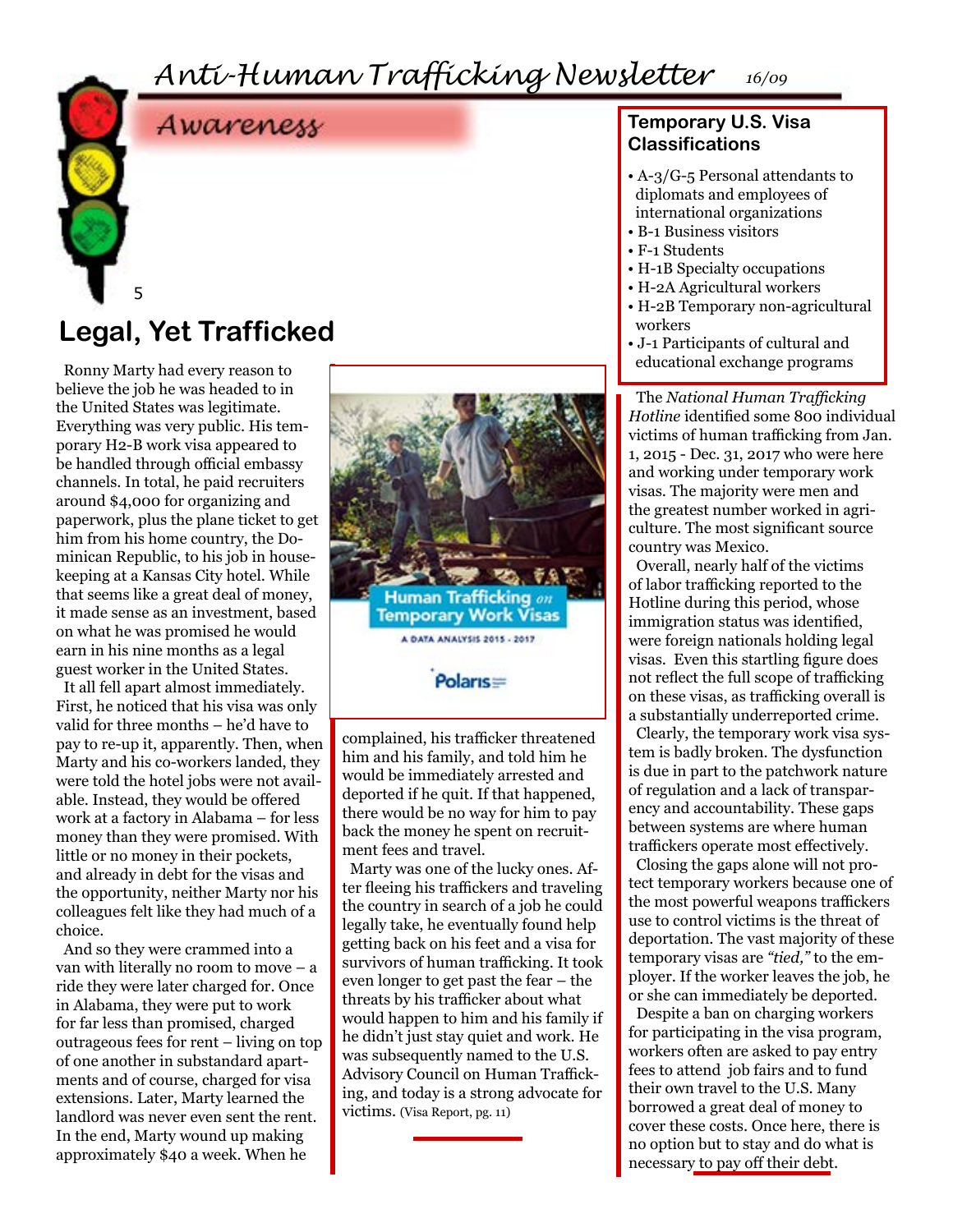### Advocacy

**'Seeking Justice: Legal approaches to eliminate criminal liability for child sex trafficking victims'**

6

This comprehensive resource from *Shared Hope International* is meant to highlight the various statutory approaches states have taken to eliminate a minor's criminal liability for prostitution and other offenses related to their victimization. It also examines the importance of incorporating a trauma-informed service response.

#### **Laws that Include a Service Response**

A lesson learned from implementation of non-criminalization laws is that an effective, comprehensive response outside of the juvenile justice system requires a long-term commitment to dedicating appropriate resources, personnel, and efforts needed to deliver holistic services and care. States that have successfully developed a statewide, survivor-centered service response share a common tactic. Contrary to shifting a state's entire response through a single piece of legislation or policy change, success has been attained through years of advocacy, collaboration, evaluation, and active program enhancement.

In 2016, Florida became the first state to achieve a perfect score on the *"Protective Provisions" s*ection of the *Protected Innocence Challenge Legislative Framework.* This success reflected years of multi-agency collaboration, including the creation of a *Statewide Human Trafficking Council,* the enactment of three noteworthy bills, and the development of sustainable funding streams. FL's approach proved successful; following six years of continued advocacy, monitoring,



and evaluation, FL had developed and implemented a robust response that: (1) removed criminal liability for all minors under the prostitution law; (2)

created a specialized service response available to all commercially sexually exploited children (CSEC) through the *Department of Children and Families*; (3) developed a screening tool to assess all system-involved youth; and (4) designed and made available specialized placement options for commercially sexually exploited youth.

A similar approach was also successfully implemented in Minnesota. Commencing in 2011, MN embarked on a five-year journey of designing, legislating, and implementing their *"Safe Harbor for Sexually Exploited Youth,"* a comprehensive statewide service model to holistically address CSEC. Within that five-year period, MN stakeholders, under the direction of the *Commissioner of Public Safety,*  ultimately removed criminal liability for minors under the prostitution law, created the *"No Wrong Door"* model, and became the first state to expand services to CSEC youth under the age of 25. However, such success was achieved incrementally. In 2011, MN lawmakers passed legislation that initially (1) removed criminal liability for CSEC children under 16; (2) created a mandatory diversion program for older minors; and (3) tasked the *Commissioner of Public Safety* to create a statewide service response model.

One of the most notable features of MN's approach was the delayed implementation of the non-criminalization provisions. To ensure that the relevant state agencies were prepared to deliver a trauma-informed, individualized response to exploited youth, the 2011 bill extended the effective date of the non-criminalization provisions to August 2014. During the intervening time, stakeholders returned to the legislature to address outstanding gaps and obstacles to appropriately serving all CSEC youth, including expanding the state's non-criminalization provision to include 16 and 17 year olds since older minors were not originally protected under the 2011 bill. Advocates were also able to advance legislation with dedicated funds that established the position of *Statewide Safe Harbor Coordinator* in the *Department of Health* and a grant program that funds *Regional Navigators*, who coordinate access to specialized services and trauma-informed approaches for CSEC victims in their assigned regions.

Following the full implementation of the non-criminalization provisions in 2014, further legislation expanded the provision of *"Safe Harbor"* services to youth age 24 years and younger. MN advocates have also secured annual appropriations, totaling \$13 million, to continue funding state agencies and *Regional Navigators* to ensure full implementation and continual evaluation of the *"No Wrong Door"* model.

Meanwhile, states such as Florida and California took a scaffolded approach that involved several years of legislative and non-legislative steps to ensure that comprehensive, funded services would be available to trafficked youth prior to removing criminal liability for CSEC victims. Like FL, CA passed legislation in 2016 to prohibit the prosecution of minors for prostitution and prostitution-related offenses, after advocates had laid important groundwork in the state over several years prior. In 2013, the state's *Child Welfare Council* created a multi-disciplinary *Commercially Sexually Exploited Children (CSEC) Action Team* to identify promising practices, drive state policy and capacity to serve exploited children, and provide guidance to counties and community partners, including sample protocols

'Service' Laws *cont. pg. 8*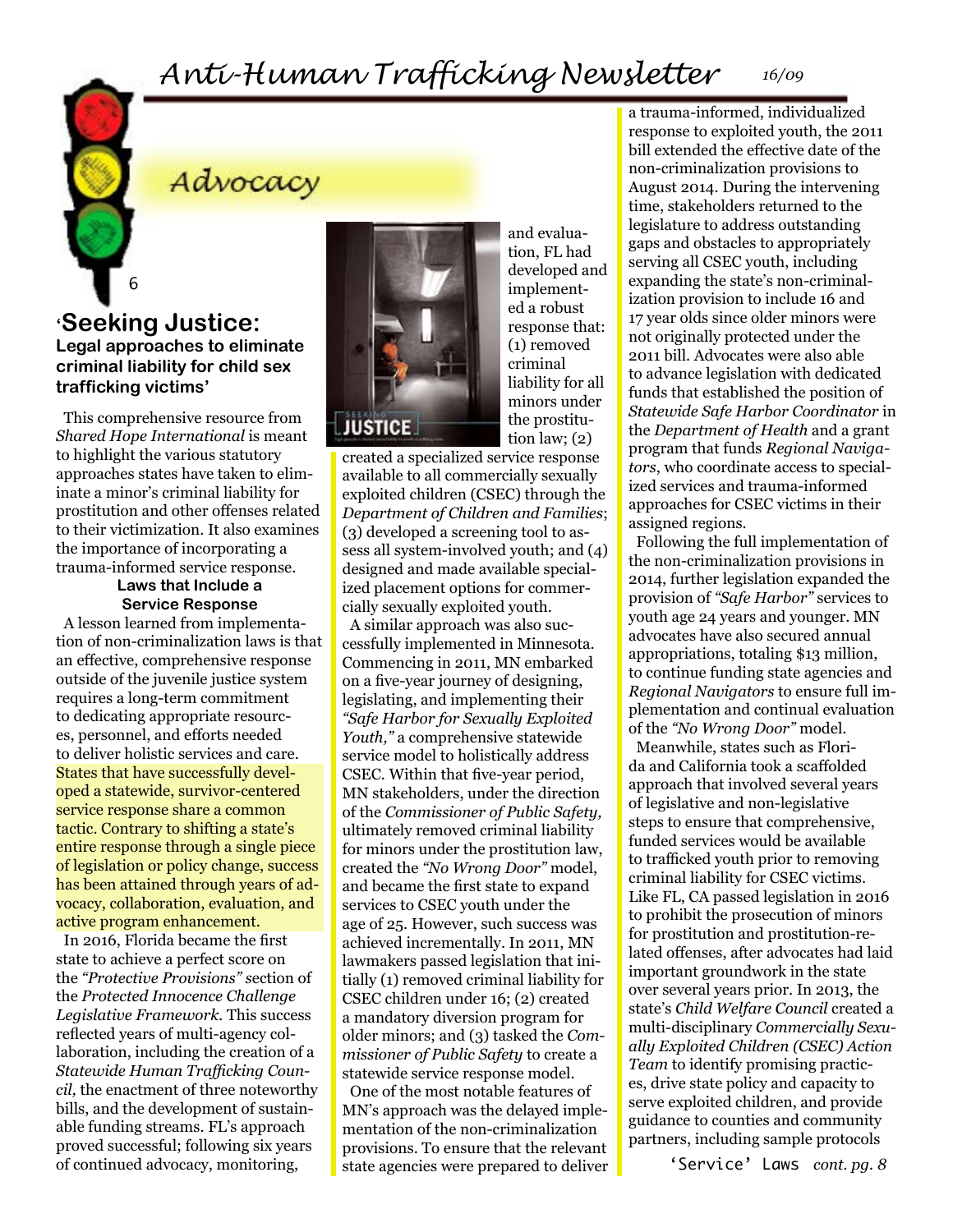

*Shared Hope International*  reports that, as of 2018, 27 states in the U.S. still criminalize children for being prostituted.

### Advocacy

**Advocacy for Minors**



|                                                                          | Approaches to Non-Criminalization of Minors in State Laws |    |              |    |                    |                    |                    |              |                    |           |                    |                                         |                    |                    |                           |                    |                           |    |                    |           |              |    |                    |              |
|--------------------------------------------------------------------------|-----------------------------------------------------------|----|--------------|----|--------------------|--------------------|--------------------|--------------|--------------------|-----------|--------------------|-----------------------------------------|--------------------|--------------------|---------------------------|--------------------|---------------------------|----|--------------------|-----------|--------------|----|--------------------|--------------|
|                                                                          | <b>AL</b>                                                 | CA | <b>CT</b>    | DC | FL.                | IL.                | IN                 | KY           | MI                 | <b>MN</b> | <b>MS</b>          | <b>MO</b>                               | <b>NE</b>          | NH                 | <b>NC</b>                 | $\sf ND$           | R <sub>l</sub>            | SC | SD                 | <b>TN</b> | UT           | VT | <b>WV</b>          | WY           |
| <b>Hinges on Age of Minority</b>                                         |                                                           |    |              |    |                    |                    |                    |              |                    |           |                    |                                         |                    |                    |                           |                    |                           |    |                    |           |              |    |                    |              |
| Eliminates criminal liability<br>within prostitution law                 |                                                           | X  | X            | Χ  | X                  | X                  | $\pmb{\mathsf{X}}$ |              | X                  |           |                    |                                         | $\mathsf{x}$       | X                  | $\mathsf{x}$              | χ                  |                           |    | $\pmb{\mathsf{X}}$ | χ         | X            |    |                    |              |
| <b>Eliminates criminal liability</b><br>through separate law             |                                                           |    |              |    |                    |                    |                    | X            |                    | X         |                    | X                                       |                    |                    |                           | X                  | $\boldsymbol{\mathsf{x}}$ |    |                    |           |              |    |                    |              |
| <b>Excludes older minors</b>                                             |                                                           |    |              |    |                    |                    |                    |              | $\pmb{\mathsf{X}}$ |           |                    |                                         |                    |                    |                           |                    |                           |    | $\mathsf{x}$       |           |              |    |                    |              |
| Hinges on iden. as a child<br>sex trafficking victim                     |                                                           |    |              |    |                    |                    |                    |              |                    |           |                    |                                         |                    |                    |                           |                    |                           |    |                    |           |              |    |                    |              |
| Identifies all commercially<br>sexually exploited youth<br>as victims    | $\mathsf{x}$                                              |    |              |    |                    |                    |                    |              |                    |           |                    | χ                                       |                    | X                  |                           |                    |                           | X  |                    |           |              | χ  |                    |              |
| Requires 3rd party control                                               |                                                           |    |              |    |                    |                    |                    |              |                    |           | $\pmb{\mathsf{x}}$ |                                         |                    |                    |                           | $\pmb{\mathsf{X}}$ | $\mathsf{x}$              |    |                    |           |              |    | $\mathbf{x}$       | X            |
| <b>Incorporates a Service Response</b>                                   |                                                           |    |              |    |                    |                    |                    |              |                    |           |                    |                                         |                    |                    |                           |                    |                           |    |                    |           |              |    |                    |              |
| Provides for a specialized<br>service response                           |                                                           | X  | X            | X  | X                  |                    |                    | χ            | X                  | X         |                    |                                         |                    |                    |                           |                    |                           | X  |                    |           | X            |    |                    |              |
| Provides for a general<br>service response only                          | $\mathsf{x}$                                              |    |              |    |                    | X                  | $\pmb{\mathsf{X}}$ |              |                    |           | $\pmb{\mathsf{X}}$ | X                                       | $\pmb{\mathsf{X}}$ |                    | $\boldsymbol{\mathsf{x}}$ | $\pmb{\mathsf{X}}$ | $\pmb{\mathsf{X}}$        |    |                    |           |              | χ  | $\pmb{\mathsf{x}}$ | χ            |
| <b>Mandates law enforcement</b><br>referral to a child-serving<br>agency |                                                           |    |              | X  | $\mathsf{x}$       | $\mathbf x$        | $\mathbf{x}$       | $\mathbf{x}$ | X                  |           | $\mathsf{x}$       |                                         | $\mathbf{x}$       |                    | $\mathsf{x}$              |                    |                           |    |                    |           | $\mathsf{x}$ |    | $\mathsf{x}$       | $\mathsf{x}$ |
| Expressly allows for tem-<br>porary protective custody                   |                                                           | Χ  |              | X  | $\pmb{\mathsf{X}}$ | χ                  |                    | X            |                    |           |                    |                                         | $\pmb{\mathsf{X}}$ |                    | $\boldsymbol{\mathsf{x}}$ |                    |                           |    |                    |           |              |    |                    |              |
| Procedure                                                                |                                                           |    |              |    |                    |                    |                    |              |                    |           |                    |                                         |                    |                    |                           |                    |                           |    |                    |           |              |    |                    |              |
| Prohibits a minor from<br>being charged with prost.                      |                                                           | X  | $\mathsf{x}$ |    | X                  |                    | $\mathsf{x}$       |              | $\mathsf{x}$       | X         |                    | X                                       |                    |                    |                           | X                  | $\mathsf{x}$              |    | $\mathsf{x}$       |           |              |    |                    | X            |
| Prohibits prosecution,<br>adjudication, or conviction<br>only            | $\mathsf{x}$                                              |    |              | X  |                    | $\pmb{\mathsf{X}}$ |                    | X            |                    |           | $\mathsf{x}$       |                                         | $\mathsf{x}$       | $\pmb{\chi}$       | $\boldsymbol{\mathsf{X}}$ |                    |                           | X  |                    | X         | $\mathsf{x}$ | χ  | $\mathsf{x}$       |              |
| <b>Contemplates detention</b><br>and/or arrest                           | $\mathsf{x}$                                              |    |              |    |                    | X                  | X                  | X            | X                  |           | $\pmb{\mathsf{X}}$ |                                         | $\pmb{\chi}$       |                    | $\boldsymbol{\mathsf{x}}$ |                    | $\pmb{\mathsf{X}}$        |    |                    | X         | X            |    | X                  |              |
|                                                                          |                                                           |    |              |    |                    |                    |                    |              |                    |           |                    | <b>Extension of Non-Criminalization</b> |                    |                    |                           |                    |                           |    |                    |           |              |    |                    |              |
| <b>Extends protection to</b><br>prost.-related offenses                  |                                                           | Χ  |              |    |                    | χ                  |                    | X            |                    | x         | X                  | X                                       |                    | $\pmb{\mathsf{X}}$ | $\pmb{\chi}$              |                    |                           |    |                    |           | X            |    |                    |              |
| <b>Extends protection to</b><br>non-prost. offenses                      |                                                           |    |              |    |                    |                    |                    | X            |                    |           | X                  | X                                       |                    |                    |                           | X                  |                           | X  |                    |           |              | X  |                    | X            |